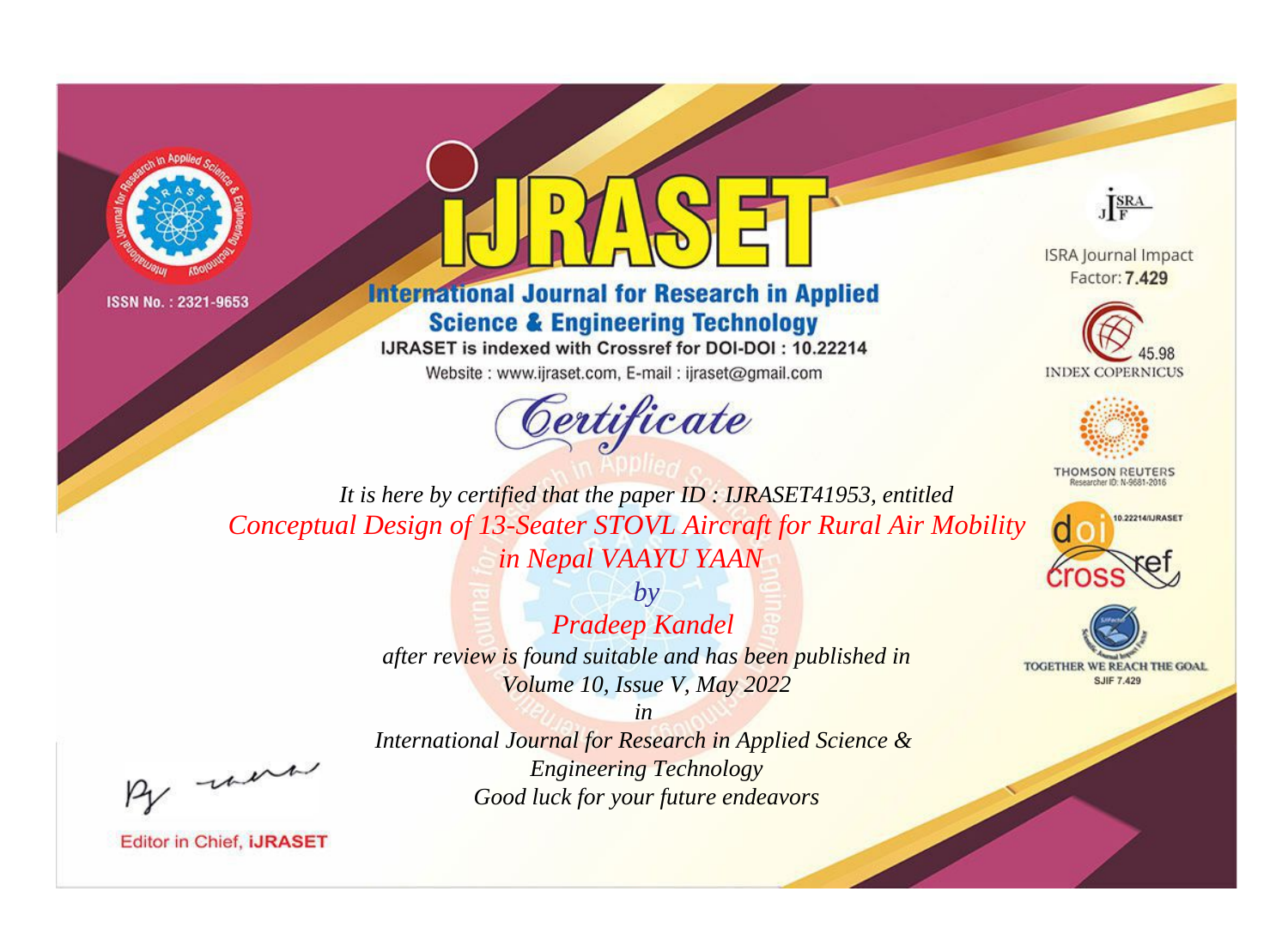



# **International Journal for Research in Applied Science & Engineering Technology**

IJRASET is indexed with Crossref for DOI-DOI: 10.22214

Website: www.ijraset.com, E-mail: ijraset@gmail.com



JERA

**ISRA Journal Impact** Factor: 7.429





**THOMSON REUTERS** 



TOGETHER WE REACH THE GOAL **SJIF 7.429** 

It is here by certified that the paper ID: IJRASET41953, entitled Conceptual Design of 13-Seater STOVL Aircraft for Rural Air Mobility in Nepal VAAYU YAAN

> $b\nu$ Rakesh Kumar Shah after review is found suitable and has been published in Volume 10, Issue V, May 2022

were

International Journal for Research in Applied Science & **Engineering Technology** Good luck for your future endeavors

 $in$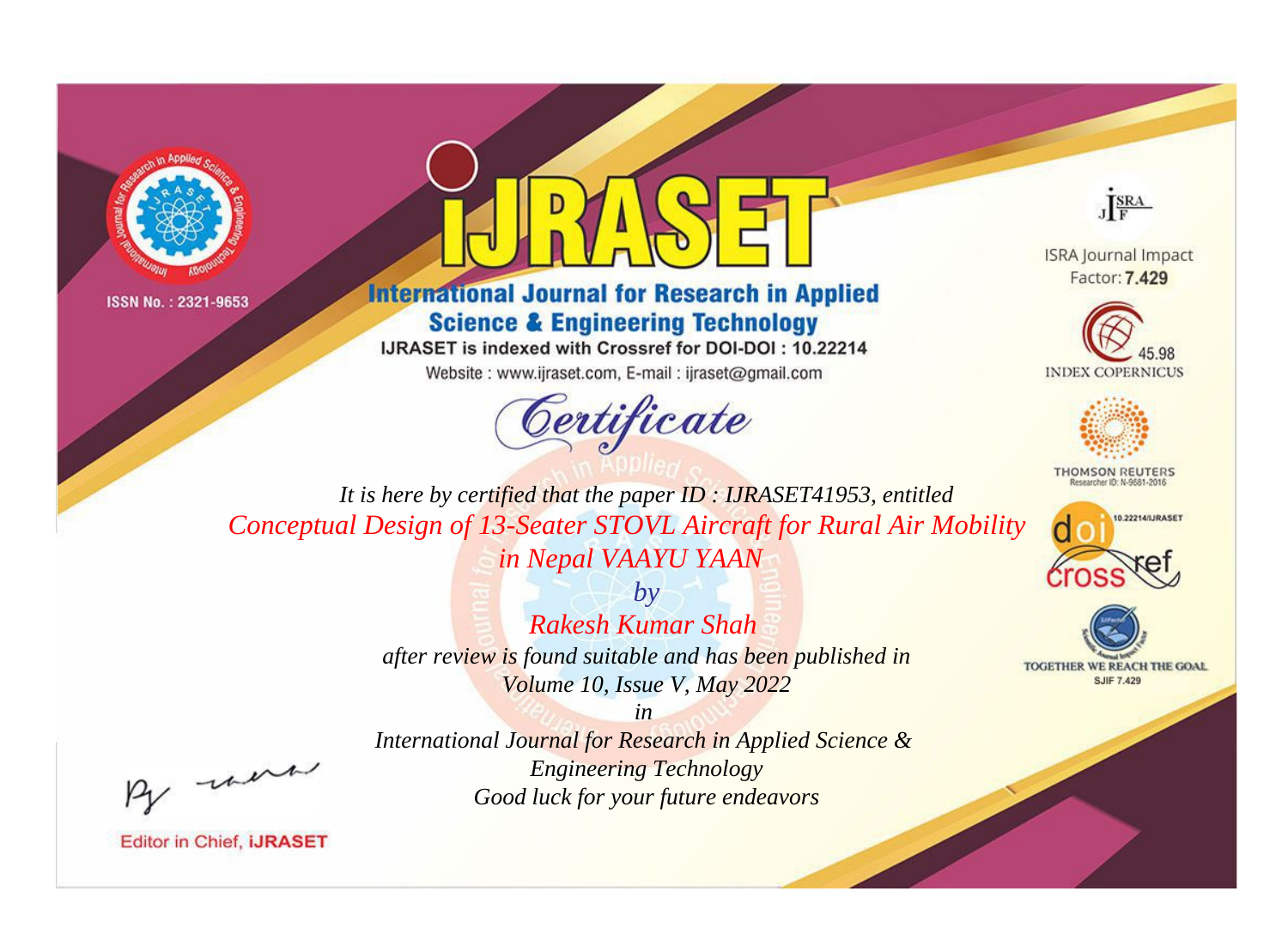



# **International Journal for Research in Applied Science & Engineering Technology**

IJRASET is indexed with Crossref for DOI-DOI: 10.22214

Website: www.ijraset.com, E-mail: ijraset@gmail.com



JERA

**ISRA Journal Impact** Factor: 7.429





**THOMSON REUTERS** 



TOGETHER WE REACH THE GOAL **SJIF 7.429** 

It is here by certified that the paper ID: IJRASET41953, entitled Conceptual Design of 13-Seater STOVL Aircraft for Rural Air Mobility in Nepal VAAYU YAAN

> $b\nu$ Dr. Karungkaran P after review is found suitable and has been published in Volume 10, Issue V, May 2022

were

International Journal for Research in Applied Science & **Engineering Technology** Good luck for your future endeavors

 $in$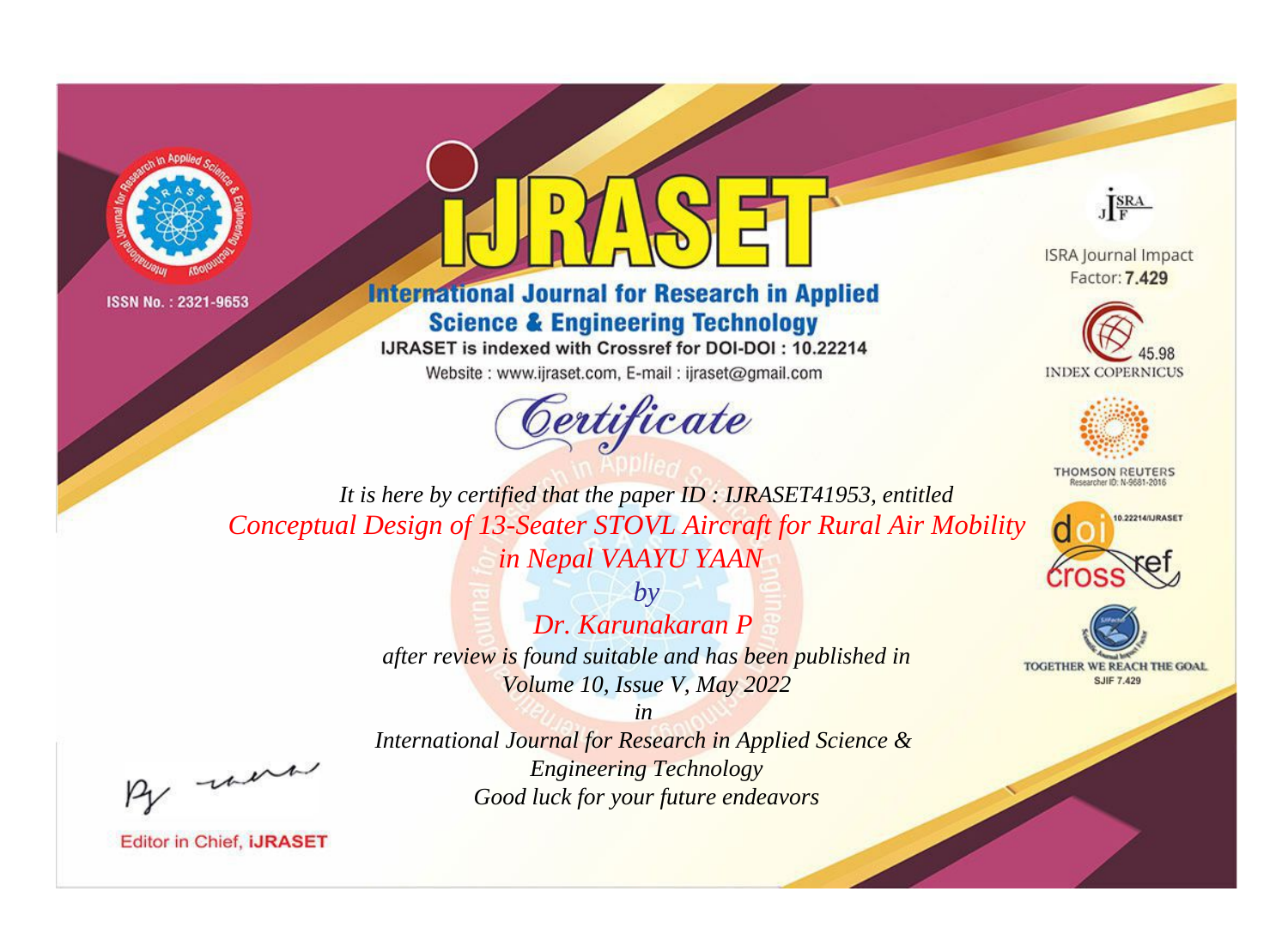



# **International Journal for Research in Applied Science & Engineering Technology**

IJRASET is indexed with Crossref for DOI-DOI: 10.22214

Website: www.ijraset.com, E-mail: ijraset@gmail.com



JERA

**ISRA Journal Impact** Factor: 7.429





**THOMSON REUTERS** 



TOGETHER WE REACH THE GOAL **SJIF 7.429** 

It is here by certified that the paper ID: IJRASET41953, entitled Conceptual Design of 13-Seater STOVL Aircraft for Rural Air Mobility in Nepal VAAYU YAAN

> $b\nu$ **Sumit Pandit** after review is found suitable and has been published in Volume 10, Issue V, May 2022

> > $in$

were

International Journal for Research in Applied Science & **Engineering Technology** Good luck for your future endeavors